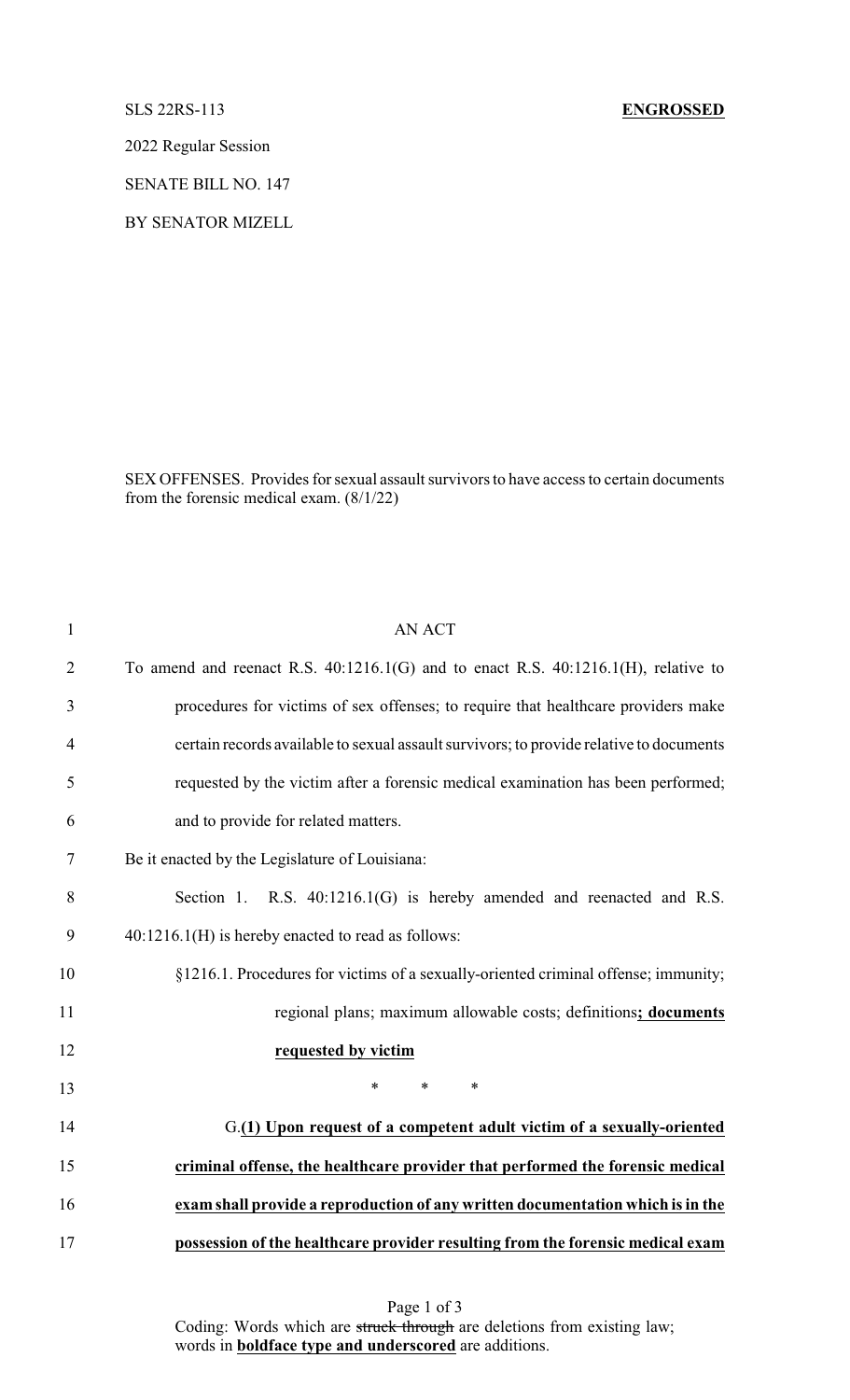| $\mathbf{1}$   | of the victim. The documentation shall be provided to the victim no later than            |
|----------------|-------------------------------------------------------------------------------------------|
| $\overline{2}$ | fourteen days after the healthcare provider receives the request or the                   |
| 3              | healthcare provider completes the documentation, whichever is later.                      |
| $\overline{4}$ | (2) The reproduction of written documentation provided for in this                        |
| 5              | Subsection shall be made available at no cost to the victim and may only be               |
| 6              | released at the direction of the victim who is a competent adult. This release            |
| 7              | does not invalidate the victim's reasonable expectation of privacy nor does the           |
| 8              | record become a public record after the release to the victim.                            |
| 9              | <b>H.</b> For purposes of this Section the following definitions apply:                   |
| 10             | (1) "Forensic medical examination" has the same meaning as defined in R.S.                |
| 11             | 15:622.                                                                                   |
| 12             | (2) "Healthcare provider" means either of the following:                                  |
| 13             | (a) A physician or other healthcare practitioner licensed, certified, registered,         |
| 14             | or otherwise authorized to perform specified healthcare services consistent with state    |
| 15             | law.                                                                                      |
| 16             | (b) A facility or institution providing healthcare services, including but not            |
| 17             | limited to a hospital or other licensed inpatient center, ambulatory surgical or          |
| 18             | treatment center, skilled nursing facility, inpatient hospice facility, residential       |
| 19             | treatment center, diagnostic, laboratory, or imaging center, or rehabilitation or other   |
| 20             | therapeutic health setting.                                                               |
| 21             | (3) "Healthcare services" means services, items, supplies, or drugs for the               |
| 22             | diagnosis, prevention, treatment, cure, or relief of a health condition, illness, injury, |
| 23             | or disease ancillary to a sexually-oriented criminal offense.                             |
| 24             | (4) "Sexually-oriented criminal offense" has the same meaning as defined in               |
| 25             | R.S. 15:622.                                                                              |